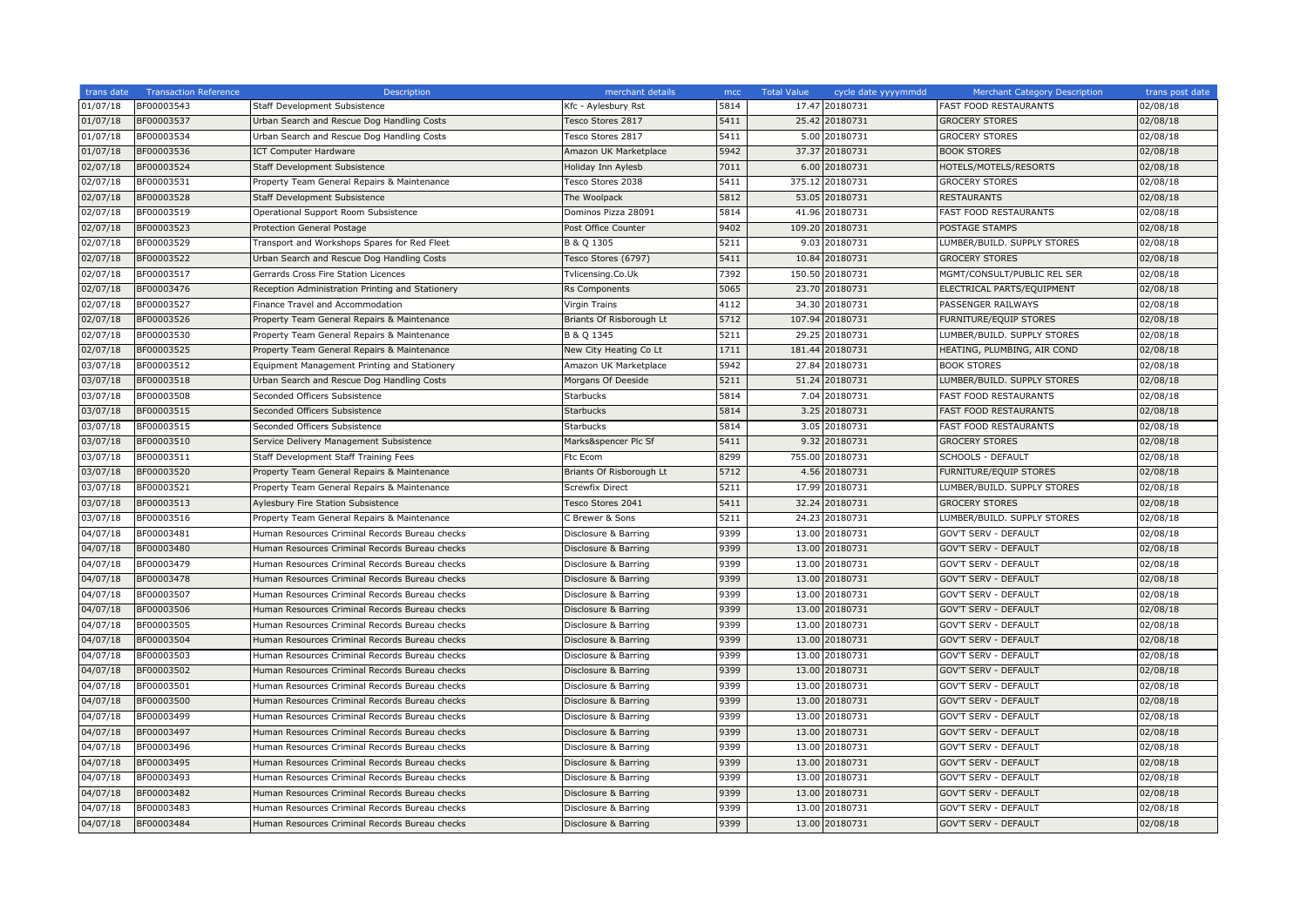| 04/07/18 | BF00003486 | Human Resources Criminal Records Bureau checks      | Disclosure & Barring     | 9399 | 13.00 20180731    | GOV'T SERV - DEFAULT           | 02/08/18 |
|----------|------------|-----------------------------------------------------|--------------------------|------|-------------------|--------------------------------|----------|
| 04/07/18 | BF00003487 | Human Resources Criminal Records Bureau checks      | Disclosure & Barring     | 9399 | 13.00 20180731    | <b>GOV'T SERV - DEFAULT</b>    | 02/08/18 |
| 04/07/18 | BF00003488 | Human Resources Criminal Records Bureau checks      | Disclosure & Barring     | 9399 | 13.00 20180731    | GOV'T SERV - DEFAULT           | 02/08/18 |
| 04/07/18 | BF00003489 | Human Resources Criminal Records Bureau checks      | Disclosure & Barring     | 9399 | 13.00 20180731    | <b>GOV'T SERV - DEFAULT</b>    | 02/08/18 |
| 04/07/18 | BF00003490 | Human Resources Criminal Records Bureau checks      | Disclosure & Barring     | 9399 | 13.00 20180731    | <b>GOV'T SERV - DEFAULT</b>    | 02/08/18 |
| 04/07/18 | 3F00003491 | Human Resources Criminal Records Bureau checks      | Disclosure & Barring     | 9399 | 13.00 20180731    | <b>GOV'T SERV - DEFAULT</b>    | 02/08/18 |
| 04/07/18 | BF00003492 | Human Resources Criminal Records Bureau checks      | Disclosure & Barring     | 9399 | 13.00 20180731    | <b>GOV'T SERV - DEFAULT</b>    | 02/08/18 |
| 04/07/18 | 3F00003498 | Human Resources Criminal Records Bureau checks      | Disclosure & Barring     | 9399 | 13.00 20180731    | <b>GOV'T SERV - DEFAULT</b>    | 02/08/18 |
| 04/07/18 | BF00003509 | Staff Development Computer Software                 | Aws #142565396           | 7399 | 0.72 20180731     | BUSINESS SERVICES - DEFAULT    | 02/08/18 |
| 04/07/18 | 3F00003514 | Staff Development Computer Software                 | Foreign Exchange Fee     | 0000 | 0.02 20180731     | MISSING MERCHANT CATEGORY      | 02/08/18 |
| 04/07/18 | BF00003469 | Senior Management Team Subsistence                  | Bank                     | 5812 | 324.23 20180731   | <b>RESTAURANTS</b>             | 02/08/18 |
| 04/07/18 | BF00003458 | Senior Management Team Travel and Accommodation     | Jurys Birmingham         | 7011 | 220.00 20180731   | HOTELS/MOTELS/RESORTS          | 02/08/18 |
| 04/07/18 | 3F00003470 | <b>ICT Computer Hardware</b>                        | Amazon UK Marketplace    | 5942 | 12.98 20180731    | <b>BOOK STORES</b>             | 02/08/18 |
| 04/07/18 | BF00003475 | Property Team General Repairs & Maintenance         | Mobile Mini UK Ltd       | 4225 | 531.60 20180731   | PUBLIC WAREHOUSING             | 02/08/18 |
| 04/07/18 | BF00003473 | Prevention Printing and Stationery                  | Kall Kwik Hemel Hempstea | 2741 | 26.76 20180731    | MISC PUBLISHING & PRINTING     | 02/08/18 |
| 04/07/18 | 3F00003471 | Procurement Courses And Conference Fees             | Www.Bipsolutions.Com     | 8244 | 150.00 20180731   | BUSINESS/SECRETARIAL SCHOOL    | 02/08/18 |
| 04/07/18 | BF00003473 | Corporate Planning Printing and Stationery          | Kall Kwik Hemel Hempstea | 2741 | 26.76 20180731    | MISC PUBLISHING & PRINTING     | 02/08/18 |
| 04/07/18 | BF00003473 | Operational Assurance Miscellaneous Expenses        | Kall Kwik Hemel Hempstea | 2741 | 26.76 20180731    | MISC PUBLISHING & PRINTING     | 02/08/18 |
| 04/07/18 | BF00003473 | Service Delivery Management Printing and Stationery | Kall Kwik Hemel Hempstea | 2741 | 26.76 20180731    | MISC PUBLISHING & PRINTING     | 02/08/18 |
| 04/07/18 | BF00003473 | Protection Printing and Stationery                  | Kall Kwik Hemel Hempstea | 2741 | 26.76 20180731    | MISC PUBLISHING & PRINTING     | 02/08/18 |
| 04/07/18 | BF00003473 | Senior Management Team Printing and Stationery      | Kall Kwik Hemel Hempstea | 2741 | 26.76 20180731    | MISC PUBLISHING & PRINTING     | 02/08/18 |
| 04/07/18 | BF00003473 | Senior Management Team Printing and Stationery      | Kall Kwik Hemel Hempstea | 2741 | 26.76 20180731    | MISC PUBLISHING & PRINTING     | 02/08/18 |
| 04/07/18 | BF00003473 | Senior Management Team Printing and Stationery      | Kall Kwik Hemel Hempstea | 2741 | 26.76 20180731    | MISC PUBLISHING & PRINTING     | 02/08/18 |
| 04/07/18 | BF00003473 | Research and Development Miscellaneous Expenses     | Kall Kwik Hemel Hempstea | 2741 | 26.76 20180731    | MISC PUBLISHING & PRINTING     | 02/08/18 |
| 04/07/18 | BF00003473 | Operational Training Printing and Stationery        | Kall Kwik Hemel Hempstea | 2741 | 26.76 20180731    | MISC PUBLISHING & PRINTING     | 02/08/18 |
| 04/07/18 | BF00003477 | Property Team General Repairs & Maintenance         | <b>Screwfix Direct</b>   | 5211 | 7.99 20180731     | LUMBER/BUILD. SUPPLY STORES    | 02/08/18 |
| 04/07/18 | BF00003494 | Property Team General Repairs & Maintenance         | Lock & Key Centre        | 7251 | 14.45 20180731    | SHOE REPAIR/SHINE/HAT CLEAN    | 02/08/18 |
| 04/07/18 | BF00003485 | Property Team General Repairs & Maintenance         | <b>Screwfix Direct</b>   | 5211 | 34.98 20180731    | LUMBER/BUILD. SUPPLY STORES    | 02/08/18 |
| 04/07/18 | BF00003472 | Property Team General Repairs & Maintenance         | B & Q 1345               | 5211 | 20.00 20180731    | LUMBER/BUILD. SUPPLY STORES    | 02/08/18 |
| 04/07/18 | BF00003474 | Property Team General Repairs & Maintenance         | Haddenham Garden Cen L   | 5261 | 24.00 20180731    | LAWN/GARDEN SUPPLY/NURSERY     | 02/08/18 |
| 05/07/18 | BF00003467 | Staff Development Subsistence                       | Wm Morrisons             | 5411 | 10.70 20180731    | <b>GROCERY STORES</b>          | 02/08/18 |
| 05/07/18 | BF00003464 | Seconded Officers Subsistence                       | Starbucks                | 5814 | 5.85 20180731     | FAST FOOD RESTAURANTS          | 02/08/18 |
| 05/07/18 | BF00003460 | Senior Management Team Subsistence                  | Bookatable               | 5812 | 20.00 20180731    | <b>RESTAURANTS</b>             | 02/08/18 |
| 05/07/18 | BF00003463 | Senior Management Team Travel and Accommodation     | Trainline                | 4112 | 33.35 20180731    | PASSENGER RAILWAYS             | 02/08/18 |
| 05/07/18 | BF00003468 | <b>ICT Computer Software</b>                        | Surveymonkey             | 7372 | 29.00 20180731    | COMPUTER PROGRAM/SYS DESIGN    | 02/08/18 |
| 05/07/18 | BF00003459 | Property Team Fixtures and Fittings                 | Www.Csi-Products.Co.Uk   | 5085 | 263.56 20180731   | INDUSTRIAL SUPPLIES - DEF      | 02/08/18 |
| 05/07/18 | BF00003466 | Aylesbury Fire Station Subsistence                  | Tesco Stores-2041        | 5411 | 9.70 20180731     | <b>GROCERY STORES</b>          | 02/08/18 |
| 05/07/18 | BF00003461 | Property Team General Repairs & Maintenance         | New City Heating Co Lt   | 1711 | 35.52 20180731    | HEATING, PLUMBING, AIR COND    | 02/08/18 |
| 05/07/18 | BF00003465 | Human Resources Employees Professional Subs         | Cipd Membership Renewa   | 8999 | 185.00 20180731   | PROFESSIONAL SERVICES - DEF    | 02/08/18 |
| 05/07/18 | BF00003462 | Human Resources Employees Professional Subs         | Cipd Membership Renewa   | 8999 | 185.00 20180731   | PROFESSIONAL SERVICES - DEF    | 02/08/18 |
| 06/07/18 | BF00003443 | Transport and Workshops Spares for Lease Cars       | L & S Engineers Lt       | 5046 | 33.84 20180731    | COMMERCIAL EQUIPMENT - DEFAULT | 02/08/18 |
| 06/07/18 | BF00003457 | Equipment Management General Postage                | Parcel2go_uk             | 4215 | 11.04 20180731    | <b>COURIER SERVICES</b>        | 02/08/18 |
| 06/07/18 | BF00003448 | Senior Management Team Travel and Accommodation     | Trainline                | 4112 | 33.35 20180731    | PASSENGER RAILWAYS             | 02/08/18 |
| 06/07/18 | BF00003452 | Senior Management Team Travel and Accommodation     | Napier Mk                | 7523 | 9.00 20180731     | AUTO PARKING LOTS/GARAGES      | 02/08/18 |
| 06/07/18 | BF00003450 | Senior Management Team Employees Professional Subs  | Ppma                     | 8699 | 60.00 20180731    | MEMBER ORGANIZATIONS - DEF     | 02/08/18 |
| 06/07/18 | BF00003453 | Senior Management Team Travel and Accommodation     | Greater Anglia T/o       | 4112 | 23.10 20180731    | PASSENGER RAILWAYS             | 02/08/18 |
| 06/07/18 | BF00003446 | Senior Management Team Subsistence                  | East India Club          | 8699 | 68.10<br>20180731 | MEMBER ORGANIZATIONS - DEF     | 02/08/18 |
| 06/07/18 | BF00003446 | Senior Management Team Subsistence                  | East India Club          | 8699 | 11.90 20180731    | MEMBER ORGANIZATIONS - DEF     | 02/08/18 |
| 06/07/18 | BF00003451 | Aylesbury Fire Station Courses And Conference Fees  | Www.Innkeeperslodg       | 5812 | 838.00 20180731   | RESTAURANTS                    | 02/08/18 |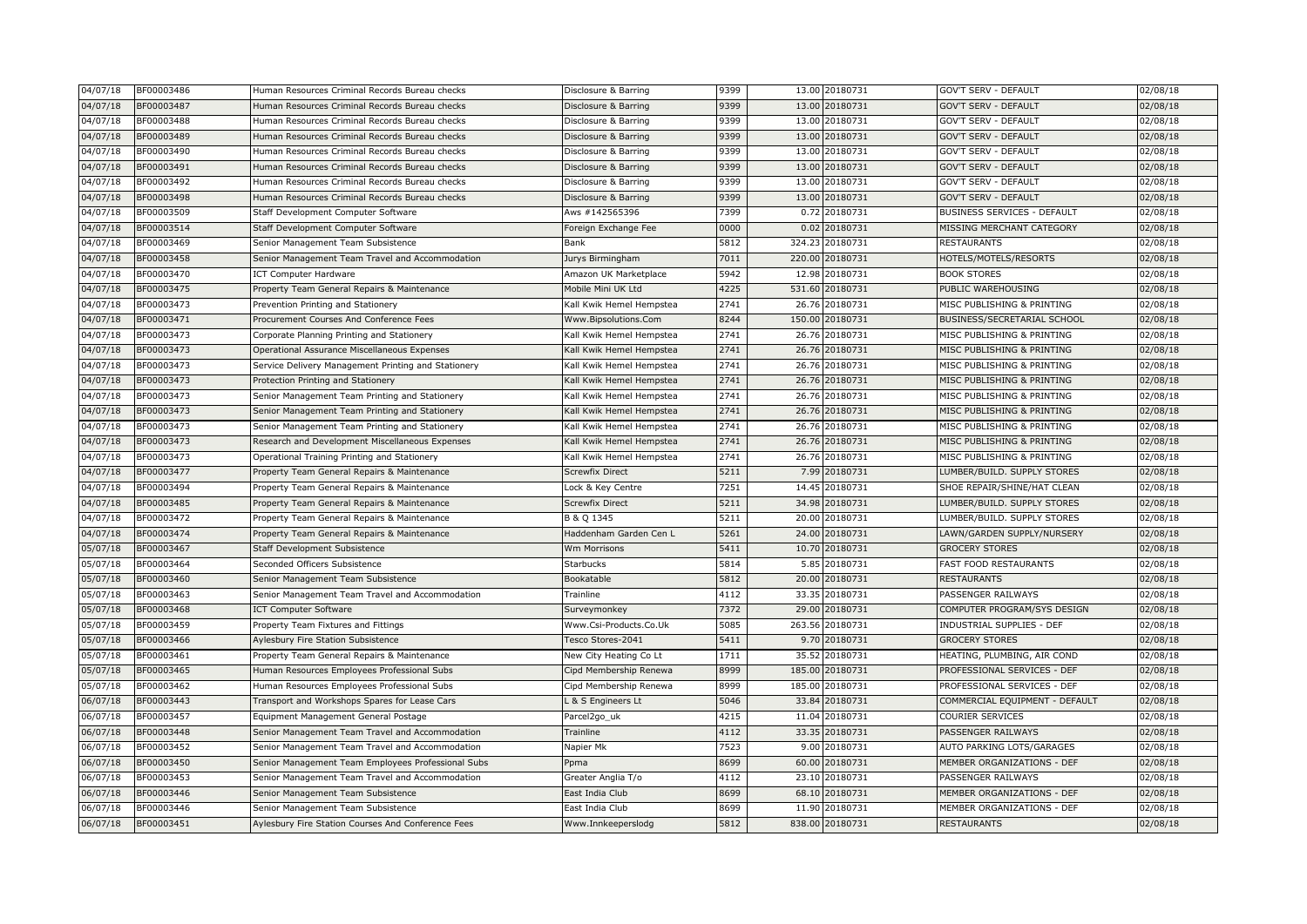| 06/07/18 | BF00003444 | Human Resources Employees Professional Subs         | Cipd Membership Renewa    | 8999 |        | 159.00 20180731   | PROFESSIONAL SERVICES - DEF      | 02/08/18 |
|----------|------------|-----------------------------------------------------|---------------------------|------|--------|-------------------|----------------------------------|----------|
| 07/07/18 | BF00003447 | Protection Subsistence                              | Silverstone Circuits Ltd  | 5812 |        | 10.40 20180731    | <b>RESTAURANTS</b>               | 02/08/18 |
| 07/07/18 | BF00003449 | <b>Protection Subsistence</b>                       | Silverstone Circuits Ltd  | 5812 |        | 4.30 20180731     | <b>RESTAURANTS</b>               | 02/08/18 |
| 07/07/18 | BF00003454 | Amersham Fire Station Subsistence                   | Silverstone Circuits Ltd  | 5812 |        | 6.80 20180731     | <b>RESTAURANTS</b>               | 02/08/18 |
| 08/07/18 | BF00003456 | Staff Development Staff Training Fees               | High Wycombe Station T    | 4112 |        | 25.40 20180731    | PASSENGER RAILWAYS               | 02/08/18 |
| 08/07/18 | BF00003455 | Urban Search and Rescue Dog Handling Costs          | Www.Julius-K9.Co.Uk       | 5995 |        | 64.97 20180731    | PET STORES/FOOD & SUPPLY         | 02/08/18 |
| 08/07/18 | BF00003445 | Urban Search and Rescue Dog Handling Costs          | Viovet                    | 5995 |        | 26.49 20180731    | PET STORES/FOOD & SUPPLY         | 02/08/18 |
| 09/07/18 | BF00003441 | Amersham Fire Station Subsistence                   | Martin McColls            | 5499 |        | 10.77 20180731    | MISC FOOD STORES - DEFAULT       | 02/08/18 |
| 09/07/18 | BF00003439 | Amersham Fire Station Subsistence                   | Marks&spencer Plc Sf      | 5411 |        | 31.60 20180731    | <b>GROCERY STORES</b>            | 02/08/18 |
| 09/07/18 | BF00003437 | Transport and Workshops Operational Equipment       | Www.Toolstation.Com       | 5251 |        | 68.74 20180731    | <b>HARDWARE STORES</b>           | 02/08/18 |
| 99/07/18 | BF00003436 | Staff Development Staff Training Fees               | Tortilla Birmingham       | 5812 |        | 8.90 20180731     | <b>RESTAURANTS</b>               | 02/08/18 |
| 09/07/18 | BF00003435 | Urban Search and Rescue Dog Handling Costs          | Www.Scot-Petshop.Com      | 5995 |        | 102.00 20180731   | PET STORES/FOOD & SUPPLY         | 02/08/18 |
| 99/07/18 | BF00003434 | Seconded Officers Subsistence                       | Holiday Inns              | 3501 |        | 10.00 20180731    | <b>HOLIDAY INN</b>               | 02/08/18 |
| 09/07/18 | BF00003429 | Senior Management Team Subsistence                  | Cote Brasserie - Hays     | 5812 |        | 36.10 20180731    | <b>RESTAURANTS</b>               | 02/08/18 |
| 09/07/18 | BF00003438 | Senior Management Team Travel and Accommodation     | Greater Anglia T/o        | 4112 |        | 23.10 20180731    | PASSENGER RAILWAYS               | 02/08/18 |
| 09/07/18 | BF00003429 | Senior Management Team Travel and Accommodation     | Cote Brasserie - Hays     | 5812 |        | 4.51 20180731     | <b>RESTAURANTS</b>               | 02/08/18 |
| 09/07/18 | BF00003440 | Property Team General Repairs & Maintenance         | Ao Retail Limited         | 5722 |        | 390.10 20180731   | HOUSEHOLD APPLIANCE STORES       | 02/08/18 |
| 09/07/18 | BF00003433 | <b>ICT Computer Hardware</b>                        | Data Room Supplies Ltd    | 5732 |        | 7,247.94 20180731 | ELECTRONICS SALES                | 02/08/18 |
| 09/07/18 | BF00003442 | Property Team Fixtures and Fittings                 | Impact Sign Soluti        | 7333 |        | 142.54 20180731   | COMMERCIAL PHOTO/ART/GRAPH       | 02/08/18 |
| 09/07/18 | BF00003432 | Prevention Travel and Accommodation                 | High Wycombe Sstp         | 4112 |        | 6.00 20180731     | PASSENGER RAILWAYS               | 02/08/18 |
| 10/07/18 | BF00003424 | Apprentices Travel and Accommodation                | Indigo Park Soluti        | 7523 |        | 11.00 20180731    | AUTO PARKING LOTS/GARAGES        | 02/08/18 |
| 10/07/18 | BF00003425 | Apprentices Travel and Accommodation                | Trainline                 | 4112 |        | 41.30 20180731    | PASSENGER RAILWAYS               | 02/08/18 |
| 10/07/18 | BF00003427 | Human Resources Criminal Records Bureau checks      | Disclosure & Barring      | 9399 |        | -13.00 20180731   | <b>GOV'T SERV - DEFAULT</b>      | 02/08/18 |
| 10/07/18 | BF00003417 | Transport and Workshops Tyres & Tubes               | Oponeo                    | 5532 |        | 528.00 20180731   | AUTOMOTIVE TIRE STORES           | 02/08/18 |
| 10/07/18 | BF00003414 | Staff Development Staff Training Fees               | Hol Inn Birm City         | 7011 |        | 17.10 20180731    | HOTELS/MOTELS/RESORTS            | 02/08/18 |
| 10/07/18 | BF00003428 | Health and Safety Subs Professional/Nat Bodies      | Www.Iosh.Co.Uk            | 8699 | 150.00 | 20180731          | MEMBER ORGANIZATIONS - DEF       | 02/08/18 |
| 10/07/18 | BF00003419 | Health and Safety Subs Professional/Nat Bodies      | Www.Iosh.Co.Uk            | 8699 |        | 130.00 20180731   | MEMBER ORGANIZATIONS - DEF       | 02/08/18 |
| 10/07/18 | BF00003431 | Seconded Officers Subsistence                       | Starbucks                 | 5814 |        | 3.25 20180731     | FAST FOOD RESTAURANTS            | 02/08/18 |
| 10/07/18 | BF00003430 | Senior Management Team Miscellaneous Expenses       | Trainline                 | 4112 |        | 9.95 20180731     | PASSENGER RAILWAYS               | 02/08/18 |
| 10/07/18 | BF00003421 | Senior Management Team Miscellaneous Expenses       | Trainline                 | 4112 |        | 34.55 20180731    | PASSENGER RAILWAYS               | 02/08/18 |
| 10/07/18 | BF00003416 | Senior Management Team Subs Professional/Nat Bodies | Www.Prca.Org.Uk           | 7392 |        | 300.00 20180731   | MGMT/CONSULT/PUBLIC REL SER      | 02/08/18 |
| 10/07/18 | BF00003420 | Finance Travel and Accommodation                    | Ramada Encore Bournemouth | 3722 |        | 220.00 20180731   | WYNDHAM HOTEL & RESORTS          | 02/08/18 |
| 10/07/18 | BF00003415 | Transport and Workshops Diesel Oil - Gas Oil        | Tesco Pay At Pump 3986    | 5542 |        | 37.90 20180731    | AUTOMATED FUEL DISPENSERS        | 02/08/18 |
| 10/07/18 | BF00003423 | Members Allowances Subsistence                      | Tesco Stores 2041         | 5411 |        | 4.78 20180731     | <b>GROCERY STORES</b>            | 02/08/18 |
| 10/07/18 | BF00003426 | Procurement Travel and Accommodation                | Virgin Trains             | 4112 |        | 31.00 20180731    | PASSENGER RAILWAYS               | 02/08/18 |
| 10/07/18 | BF00003422 | Prevention Operational Equipment                    | Martin McColl             | 5499 |        | 7.16 20180731     | MISC FOOD STORES - DEFAULT       | 02/08/18 |
| 10/07/18 | BF00003418 | Prevention General Repairs & Maintenance            | B & Q 1345                | 5211 |        | 23.97 20180731    | LUMBER/BUILD. SUPPLY STORES      | 02/08/18 |
| 11/07/18 | BF00003412 | Transport and Workshops Spares for Red Fleet        | C H Morgan & Co Ltd       | 5085 |        | 5.40 20180731     | <b>INDUSTRIAL SUPPLIES - DEF</b> | 02/08/18 |
| 11/07/18 | BF00003408 | Transport and Workshops Spares for Red Fleet        | Pirtek                    | 5533 |        | 285.75 20180731   | AUTOMOTIVE PARTS STORES          | 02/08/18 |
| 11/07/18 | BF00003403 | Transport and Workshops Spares for Red Fleet        | Tayna Ltd                 | 5533 |        | 831.50 20180731   | AUTOMOTIVE PARTS STORES          | 02/08/18 |
| 11/07/18 | BF00003401 | Transport and Workshops Spares for Red Fleet        | Trailertek Ltd            | 5533 |        | 32.23 20180731    | <b>AUTOMOTIVE PARTS STORES</b>   | 02/08/18 |
| 11/07/18 | BF00003405 | Equipment Management General Postage                | Parcel <sub>2go_uk</sub>  | 4215 |        | 11.04 20180731    | <b>COURIER SERVICES</b>          | 02/08/18 |
| 11/07/18 | BF00003402 | Staff Development Staff Training Fees               | Tortilla Birmingham       | 5812 |        | 8.90 20180731     | <b>RESTAURANTS</b>               | 02/08/18 |
| 11/07/18 | BF00003400 | Urban Search and Rescue Dog Handling Costs          | Tesco Stores 2038         | 5411 | 31.05  | 20180731          | <b>GROCERY STORES</b>            | 02/08/18 |
| 11/07/18 | BF00003400 | Urban Search and Rescue Dog Handling Costs          | <b>Tesco Stores 2038</b>  | 5411 |        | 43.40 20180731    | <b>GROCERY STORES</b>            | 02/08/18 |
| 11/07/18 | BF00003406 | Seconded Officers Subsistence                       | <b>Starbucks</b>          | 5814 |        | 3.25 20180731     | <b>FAST FOOD RESTAURANTS</b>     | 02/08/18 |
| 11/07/18 | BF00003410 | Seconded Officers Subsistence                       | The Bargemans Rest        | 5812 |        | 11.95 20180731    | <b>RESTAURANTS</b>               | 02/08/18 |
| 11/07/18 | BF00003392 | Research and Development Breathing Apparatus        | Interspiro Ltd            | 5046 |        | 100.56 20180731   | COMMERCIAL EQUIPMENT - DEFAULT   | 02/08/18 |
| 11/07/18 | BF00003413 | Finance Subsistence                                 | Kfc-Landsdown             | 5814 |        | 6.69 20180731     | <b>FAST FOOD RESTAURANTS</b>     | 02/08/18 |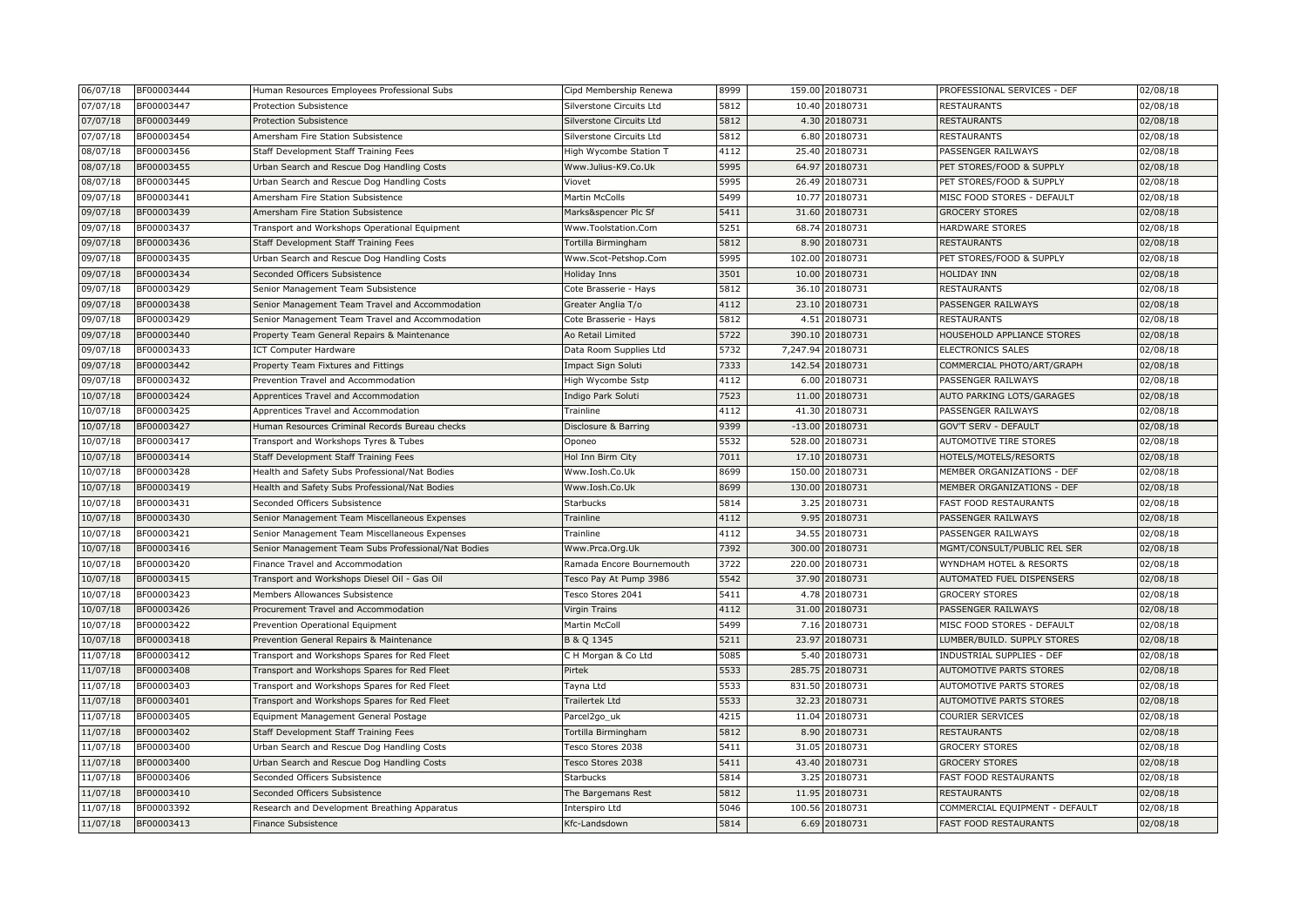| 11/07/18             | BF00003407               | Property Team General Repairs & Maintenance                                     | Central Elec Engineerg S                             | 7629         |          | 33.84 20180731            | SMALL APPLIANCE REPAIR DEF                     | 02/08/18             |
|----------------------|--------------------------|---------------------------------------------------------------------------------|------------------------------------------------------|--------------|----------|---------------------------|------------------------------------------------|----------------------|
| 11/07/18             | BF00003409               | Property Team General Repairs & Maintenance                                     | Sainsburys S/mkts                                    | 5411         |          | 11.75 20180731            | <b>GROCERY STORES</b>                          | 02/08/18             |
| 11/07/18             | BF00003411               | Property Team General Repairs & Maintenance                                     | Aylesbury Buildbase                                  | 5211         | 216.00   | 20180731                  | LUMBER/BUILD. SUPPLY STORES                    | 02/08/18             |
| 11/07/18             | BF00003404               | Prevention Subsistence                                                          | Costa Kidlington                                     | 5499         |          | 12.10 20180731            | MISC FOOD STORES - DEFAULT                     | 02/08/18             |
| 12/07/18             | BF00003396               | Operational Support Room Course Catering Costs                                  | <b>Tesco Store 3045</b>                              | 5411         |          | 11.99 20180731            | <b>GROCERY STORES</b>                          | 02/08/18             |
| 12/07/18             | BF00003398               | Operational Support Room Course Catering Costs                                  | Argos Ltd                                            | 5310         |          | 19.99 20180731            | <b>DISCOUNT STORES</b>                         | 02/08/18             |
| 12/07/18             | BF00003399               | Protection Course Catering Costs                                                | Bradmoor Hatcheries Lt                               | 5814         |          | 74.99 20180731            | FAST FOOD RESTAURANTS                          | 02/08/18             |
| 12/07/18             | BF00003397               | Staff Development Staff Training Fees                                           | Tortilla Birmingham                                  | 5812         |          | 8.15 20180731             | <b>RESTAURANTS</b>                             | 02/08/18             |
| 12/07/18             | BF00003394               | Urban Search and Rescue Dog Handling Costs                                      | Pets At Home Ltd                                     | 5995         | 16.00    | 20180731                  | PET STORES/FOOD & SUPPLY                       | 02/08/18             |
| 12/07/18             | BF00003395               | Property Team General Repairs & Maintenance                                     | B & Q 1305                                           | 5211         | 110.00   | 20180731                  | LUMBER/BUILD. SUPPLY STORES                    | 02/08/18             |
| 13/07/18             | BF00003390               | Amersham Fire Station Subsistence                                               | Tesco Store 3045                                     | 5411         | 28.05    | 20180731                  | <b>GROCERY STORES</b>                          | 02/08/18             |
| 13/07/18             | BF00003385               | Staff Development Staff Training Fees                                           | Birmingham Moor Street                               | 4112         | 25.40    | 20180731                  | PASSENGER RAILWAYS                             | 02/08/18             |
| 13/07/18             | BF00003387               | Senior Management Team Travel and Accommodation                                 | Trainline                                            | 4112         |          | 16.55 20180731            | PASSENGER RAILWAYS                             | 02/08/18             |
| 13/07/18             | BF00003389               | <b>ICT Computer Maintenance</b>                                                 | Amazon UK Marketplace                                | 5942         |          | 26.99 20180731            | <b>BOOK STORES</b>                             | 02/08/18             |
| 13/07/18             | BF00003386               | <b>ICT Computer Hardware</b>                                                    | Paypal *argosdirect                                  | 5331         |          | 109.98 20180731           | <b>VARIETY STORES</b>                          | 02/08/18             |
| 15/07/18             | BF00003391               | <b>ICT Computer Hardware</b>                                                    | Amazon UK Marketplace                                | 5942         |          | 166.10 20180731           | <b>BOOK STORES</b>                             | 02/08/18             |
| 15/07/18             | BF00003393               | <b>ICT Computer Hardware</b>                                                    | Amazon UK Retail                                     | 5969         |          | 86.92 20180731            | OTHER DIRECT MARKETERS                         | 02/08/18             |
| 15/07/18             | BF00003388               | Princes Risborough Station Subsistence                                          | <b>Tesco Stores 2041</b>                             | 5411         |          | 4.04 20180731             | <b>GROCERY STORES</b>                          | 02/08/18             |
| 15/07/18             | BF00003388               | Winslow Fire Station Subsistence                                                | esco Stores 2041                                     | 5411         | 4.04     | 20180731                  | <b>GROCERY STORES</b>                          | 02/08/18             |
| 15/07/18             | BF00003388               | Beaconsfield Fire Station Subsistence                                           | <b>Fesco Stores 2041</b>                             | 5411         | 4.04     | 20180731                  | <b>GROCERY STORES</b>                          | 02/08/18             |
| 15/07/18             | BF00003388<br>BF00003388 | Buckingham Fire Station Subsistence                                             | Tesco Stores 2041                                    | 5411<br>5411 |          | 4.04 20180731<br>20180731 | <b>GROCERY STORES</b><br><b>GROCERY STORES</b> | 02/08/18             |
| 15/07/18             |                          | Winslow Fire Station Subsistence                                                | Tesco Stores 2041                                    |              | 4.04     |                           |                                                | 02/08/18             |
| 15/07/18             | BF00003388<br>BF00003388 | <b>Chesham Fire Station Subsistence</b>                                         | <b>Tesco Stores 2041</b><br><b>Tesco Stores 2041</b> | 5411<br>5411 | 4.04     | 4.04 20180731<br>20180731 | <b>GROCERY STORES</b><br><b>GROCERY STORES</b> | 02/08/18             |
| 15/07/18<br>15/07/18 | BF00003388               | Amersham Fire Station Subsistence                                               | <b>Tesco Stores 2041</b>                             | 5411         |          | 4.05 20180731             | <b>GROCERY STORES</b>                          | 02/08/18             |
| 16/07/18             | BF00003380               | High Wycombe Fire Station Subsistence<br>Response Support Operational Equipment | Buyitdirect Co Uk                                    | 5734         |          | 79.95 20180731            | COMPUTER SOFTWARE STORES                       | 02/08/18<br>02/08/18 |
| 16/07/18             | BF00003374               | Senior Management Team Subs Professional/Nat Bodies                             | Www.Cfoaservices.Co.Uk                               | 8699         | 480.00   | 20180731                  | MEMBER ORGANIZATIONS - DEF                     | 02/08/18             |
| 16/07/18             | BF00003378               | Senior Management Team Travel and Accommodatior                                 | Napier Mk                                            | 7523         | 9.00     | 20180731                  | AUTO PARKING LOTS/GARAGES                      | 02/08/18             |
| 16/07/18             | BF00003376               | Senior Management Team Miscellaneous Expenses                                   | <b>Hilton Hotels</b>                                 | 3504         | 24.64    | 20180731                  | <b>HILTON</b>                                  | 02/08/18             |
| 16/07/18             | BF00003384               | Senior Management Team Miscellaneous Expenses                                   | Selfserve Ticket                                     | 4112         | 21.90    | 20180731                  | PASSENGER RAILWAYS                             | 02/08/18             |
| 16/07/18             | BF00003379               | Senior Management Team Travel and Accommodation                                 | Greater Anglia T/o                                   | 4112         | 23.10    | 20180731                  | PASSENGER RAILWAYS                             | 02/08/18             |
| 16/07/18             | BF00003377               | <b>Employee Relations Welfare</b>                                               | Chiltern Florists                                    | 5992         |          | 43.99 20180731            | <b>FLORISTS</b>                                | 02/08/18             |
| 16/07/18             | BF00003373               | Property Team Fixtures and Fittings                                             | Appliancedirect Co                                   | 5734         |          | 560.46 20180731           | COMPUTER SOFTWARE STORES                       | 02/08/18             |
| 16/07/18             | BF00003381               | Procurement General Postage                                                     | Suk Retail Ltd                                       | 5943         |          | 7.99 20180731             | <b>STATIONERY STORES</b>                       | 02/08/18             |
| 16/07/18             | BF00003375               | Procurement General Postage                                                     | Parcel <sub>2go_uk</sub>                             | 4215         |          | 2.51 20180731             | COURIER SERVICES                               | 02/08/18             |
| 16/07/18             | BF00003372               | Procurement General Postage                                                     | Parcel <sub>2go_uk</sub>                             | 4215         |          | 12.13 20180731            | COURIER SERVICES                               | 02/08/18             |
| 16/07/18             | BF00003382               | Property Team General Repairs & Maintenance                                     | B & Q 1305                                           | 5211         | 24.35    | 20180731                  | LUMBER/BUILD. SUPPLY STORES                    | 02/08/18             |
| 16/07/18             | BF00003383               | Property Team General Repairs & Maintenance                                     | Screwfix Direct                                      | 5211         | 137.80   | 20180731                  | LUMBER/BUILD. SUPPLY STORES                    | 02/08/18             |
| 17/07/18             | BF00003363               | Seconded Officers Travel and Accommodation                                      | Tfl Road Charge                                      | 4784         | 11.50    | 20180731                  | TOLL AND BRIDGE FEES                           | 02/08/18             |
| 17/07/18             | BF00003371               | Senior Management Team Employees Professional Subs                              | Cipd Membership Renewa                               | 8999         |          | 210.00 20180731           | PROFESSIONAL SERVICES - DEF                    | 02/08/18             |
| 18/07/18             | BF00003362               | Buckingham Fire Station Subsistence                                             | Tesco Store 2162                                     | 5411         |          | 51.80 20180731            | <b>GROCERY STORES</b>                          | 02/08/18             |
| 18/07/18             | BF00003365               | Apprentices Subsistence                                                         | Costa Coffee                                         | 5812         |          | 2.65 20180731             | <b>RESTAURANTS</b>                             | 02/08/18             |
| 18/07/18             | BF00003366               | Apprentices Subsistence                                                         | Costa Coffee                                         | 5812         |          | 4.05 20180731             | <b>RESTAURANTS</b>                             | 02/08/18             |
| 18/07/18             | BF00003368               | <b>Protection Uniforms</b>                                                      | <b>Smarts Dry Cleaners</b>                           | 7216         |          | 10.95 20180731            | DRY CLEANERS                                   | 02/08/18             |
| 18/07/18             | BF00003369               | Beaconsfield Fire Station Miscellaneous Expenses                                | Shaws Of Amersham Llp                                | 5992         | 25.00    | 20180731                  | <b>FLORISTS</b>                                | 02/08/18             |
| 18/07/18             | BF00003367               | Senior Management Team Travel and Accommodation                                 | Trainline                                            | 4112         |          | 33.35 20180731            | PASSENGER RAILWAYS                             | 02/08/18             |
| 18/07/18             | BF00003361               | Finance Travel and Accommodation                                                | Aylesbury Station T/o                                | 4112         | 39.90    | 20180731                  | PASSENGER RAILWAYS                             | 02/08/18             |
| 18/07/18             | BF00003364               | Senior Management Team Miscellaneous Expenses                                   | The Plastic People                                   | 5200         | 2,013.90 | 20180731                  | HOME SUPPLY WAREHOUSE STORES                   | 02/08/18             |
| 18/07/18             | BF00003339               | Procurement Travel and Accommodation                                            | Doubletree Hotels                                    | 3692         |          | 88.00 20180731            | DOUBLETREE HOTEL                               | 02/08/18             |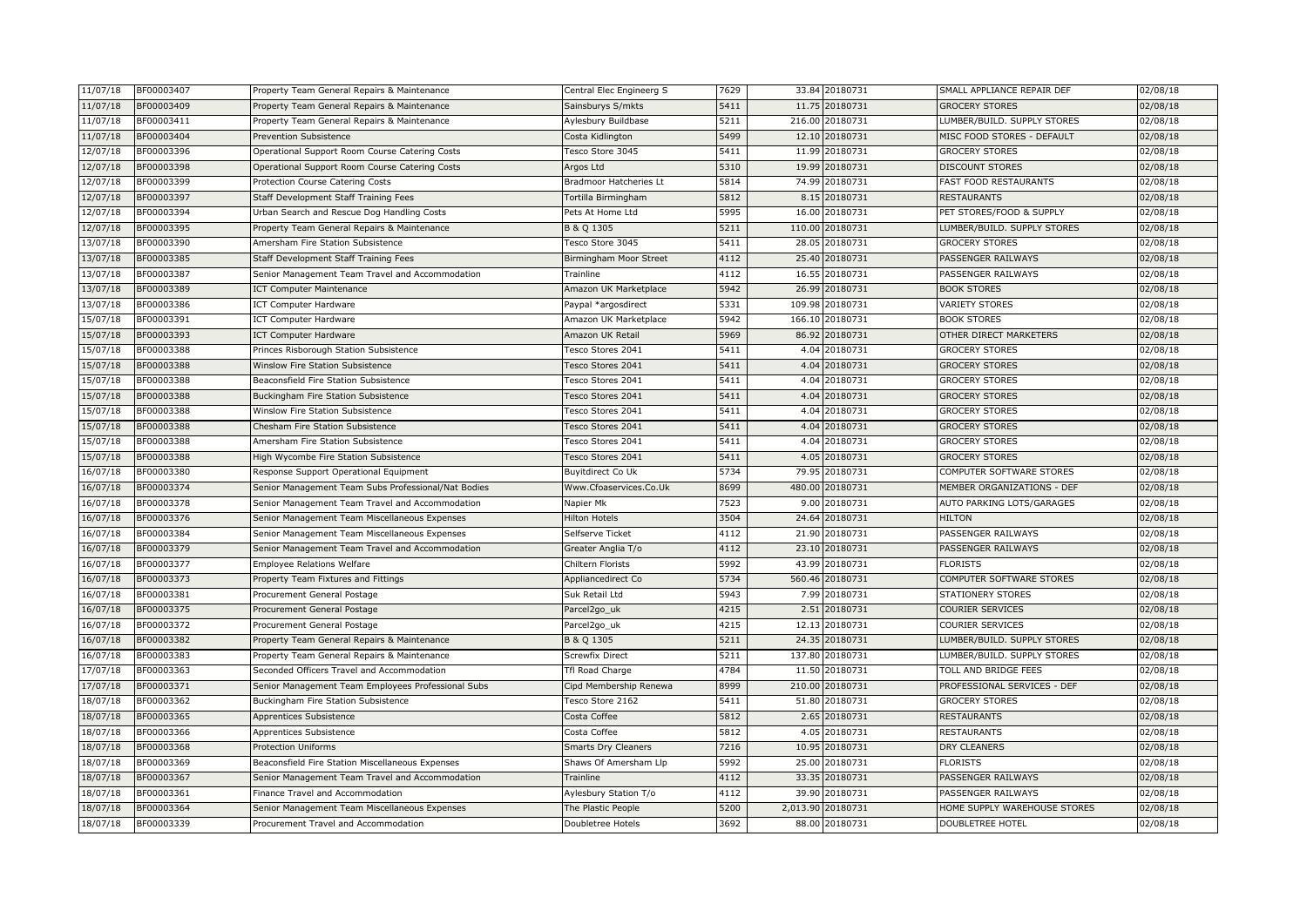| 18/07/18 | BF00003370 | Prevention Operational Equipment               | Direct Fabrics         | 5714 |        | 695.36 20180731 | DRAPERY & UPHOLSTERY STORES     | 02/08/18 |
|----------|------------|------------------------------------------------|------------------------|------|--------|-----------------|---------------------------------|----------|
| 19/07/18 | BF00003342 | Human Resources Criminal Records Bureau checks | Disclosure & Barring   | 9399 |        | 13.00 20180731  | <b>GOV'T SERV - DEFAULT</b>     | 02/08/18 |
| 19/07/18 | BF00003341 | Human Resources Criminal Records Bureau checks | Disclosure & Barring   | 9399 |        | 13.00 20180731  | <b>GOV'T SERV - DEFAULT</b>     | 02/08/18 |
| 19/07/18 | BF00003338 | Human Resources Criminal Records Bureau checks | Disclosure & Barring   | 9399 |        | 13.00 20180731  | <b>GOV'T SERV - DEFAULT</b>     | 02/08/18 |
| 19/07/18 | BF00003337 | Human Resources Criminal Records Bureau checks | Disclosure & Barring   | 9399 |        | 13.00 20180731  | <b>GOV'T SERV - DEFAULT</b>     | 02/08/18 |
| 19/07/18 | BF00003360 | Human Resources Criminal Records Bureau checks | Disclosure & Barring   | 9399 |        | 13.00 20180731  | <b>GOV'T SERV - DEFAULT</b>     | 02/08/18 |
| 19/07/18 | BF00003359 | Human Resources Criminal Records Bureau checks | Disclosure & Barring   | 9399 |        | 13.00 20180731  | GOV'T SERV - DEFAULT            | 02/08/18 |
| 19/07/18 | BF00003357 | Human Resources Criminal Records Bureau checks | Disclosure & Barring   | 9399 |        | 13.00 20180731  | GOV'T SERV - DEFAULT            | 02/08/18 |
| 19/07/18 | BF00003356 | Human Resources Criminal Records Bureau checks | Disclosure & Barring   | 9399 |        | 13.00 20180731  | <b>GOV'T SERV - DEFAULT</b>     | 02/08/18 |
| 19/07/18 | BF00003352 | Human Resources Criminal Records Bureau checks | Disclosure & Barring   | 9399 |        | 13.00 20180731  | <b>GOV'T SERV - DEFAULT</b>     | 02/08/18 |
| 19/07/18 | BF00003351 | Human Resources Criminal Records Bureau checks | Disclosure & Barring   | 9399 |        | 13.00 20180731  | <b>GOV'T SERV - DEFAULT</b>     | 02/08/18 |
| 19/07/18 | BF00003350 | Human Resources Criminal Records Bureau checks | Disclosure & Barring   | 9399 |        | 13.00 20180731  | GOV'T SERV - DEFAULT            | 02/08/18 |
| 19/07/18 | BF00003349 | Human Resources Criminal Records Bureau checks | Disclosure & Barring   | 9399 |        | 13.00 20180731  | <b>GOV'T SERV - DEFAULT</b>     | 02/08/18 |
| 19/07/18 | BF00003348 | Human Resources Criminal Records Bureau checks | Disclosure & Barring   | 9399 |        | 13.00 20180731  | <b>GOV'T SERV - DEFAULT</b>     | 02/08/18 |
| 19/07/18 | BF00003347 | Human Resources Criminal Records Bureau checks | Disclosure & Barring   | 9399 |        | 13.00 20180731  | <b>GOV'T SERV - DEFAULT</b>     | 02/08/18 |
| 19/07/18 | BF00003346 | Human Resources Criminal Records Bureau checks | Disclosure & Barring   | 9399 |        | 13.00 20180731  | <b>GOV'T SERV - DEFAULT</b>     | 02/08/18 |
| 19/07/18 | BF00003345 | Human Resources Criminal Records Bureau checks | Disclosure & Barring   | 9399 |        | 13.00 20180731  | <b>GOV'T SERV - DEFAULT</b>     | 02/08/18 |
| 19/07/18 | BF00003344 | Human Resources Criminal Records Bureau checks | Disclosure & Barring   | 9399 |        | 13.00 20180731  | <b>GOV'T SERV - DEFAULT</b>     | 02/08/18 |
| 19/07/18 | BF00003343 | Human Resources Criminal Records Bureau checks | Disclosure & Barring   | 9399 |        | 13.00 20180731  | <b>GOV'T SERV - DEFAULT</b>     | 02/08/18 |
| 19/07/18 | BF00003340 | Apprentices Course Catering Costs              | Tesco Store 2896       | 5411 |        | 16.99 20180731  | <b>GROCERY STORES</b>           | 02/08/18 |
| 19/07/18 | BF00003354 | Prevention Subsistence                         | Costa Coffee 43036170  | 5814 |        | 6.50 20180731   | <b>FAST FOOD RESTAURANTS</b>    | 02/08/18 |
| 19/07/18 | BF00003358 | Transport and Workshops Operational Equipment  | Screwfix Direct        | 5211 |        | 349.98 20180731 | LUMBER/BUILD. SUPPLY STORES     | 02/08/18 |
| 19/07/18 | BF00003335 | Senior Management Team Subsistence             | East India Club        | 8699 |        | 296.47 20180731 | MEMBER ORGANIZATIONS - DEF      | 02/08/18 |
| 19/07/18 | BF00003353 | Human Resources Course Catering Costs          | Holiday Inn Aylesb     | 7011 |        | 58.55 20180731  | HOTELS/MOTELS/RESORTS           | 02/08/18 |
| 19/07/18 | BF00003355 | Prevention Subsistence                         | Costa Coffee 43036170  | 5814 |        | 14.45 20180731  | <b>FAST FOOD RESTAURANTS</b>    | 02/08/18 |
| 20/07/18 | BF00003331 | Property Team General Repairs & Maintenance    | Image Screen Arts      | 5943 | 321.60 | 20180731        | <b>STATIONERY STORES</b>        | 02/08/18 |
| 20/07/18 | BF00003336 | Staff Development Travel and Accommodation     | Trainline              | 4112 |        | 33.75 20180731  | PASSENGER RAILWAYS              | 02/08/18 |
| 21/07/18 | BF00003333 | Prevention Subsistence                         | Costa Coffee           | 5814 |        | 14.40 20180731  | <b>FAST FOOD RESTAURANTS</b>    | 02/08/18 |
| 22/07/18 | BF00003332 | Operational Support Room Course Catering Costs | W M Morrison           | 5411 |        | 35.83 20180731  | <b>GROCERY STORES</b>           | 02/08/18 |
| 22/07/18 | BF00003334 | Prevention Operational Equipment               | One Stop 1222          | 5411 |        | 4.05 20180731   | <b>GROCERY STORES</b>           | 02/08/18 |
| 23/07/18 | BF00003329 | Equipment Management General Postage           | Parcel2go_uk           | 4215 | 11.04  | 20180731        | <b>COURIER SERVICES</b>         | 02/08/18 |
| 23/07/18 | BF00003330 | Property Team General Repairs & Maintenance    | Aylesbury Buildbase    | 5211 |        | 150.91 20180731 | LUMBER/BUILD. SUPPLY STORES     | 02/08/18 |
| 24/07/18 | BF00003328 | Human Resources Criminal Records Bureau checks | Disclosure & Barring   | 9399 |        | 13.00 20180731  | <b>GOV'T SERV - DEFAULT</b>     | 02/08/18 |
| 24/07/18 | BF00003326 | Human Resources Criminal Records Bureau checks | Disclosure & Barring   | 9399 |        | 13.00 20180731  | <b>GOV'T SERV - DEFAULT</b>     | 02/08/18 |
| 24/07/18 | BF00003325 | Equipment Management General Postage           | Parcel2go_uk           | 4215 |        | 11.04 20180731  | <b>COURIER SERVICES</b>         | 02/08/18 |
| 24/07/18 | BF00003324 | Equipment Management General Office Equipment  | Www.Oypla.Com          | 5722 |        | 50.98 20180731  | HOUSEHOLD APPLIANCE STORES      | 02/08/18 |
| 24/07/18 | BF00003327 | Urban Search and Rescue Dog Handling Costs     | Keele North Starbucks  | 5499 |        | 2.95 20180731   | MISC FOOD STORES - DEFAULT      | 02/08/18 |
| 24/07/18 | BF00003322 | Urban Search and Rescue Dog Handling Costs     | <b>McDonalds</b>       | 5814 |        | 4.57 20180731   | <b>FAST FOOD RESTAURANTS</b>    | 02/08/18 |
| 24/07/18 | BF00003327 | Urban Search and Rescue Dog Handling Costs     | Keele North Starbucks  | 5499 |        | 2.85 20180731   | MISC FOOD STORES - DEFAULT      | 02/08/18 |
| 24/07/18 | BF00003305 | Finance Computer Hardware                      | Tobydeals              | 5722 |        | 566.99 20180731 | HOUSEHOLD APPLIANCE STORES      | 02/08/18 |
| 24/07/18 | BF00003323 | <b>ICT Computer Maintenance</b>                | Pp*clc                 | 5732 |        | 35.00 20180731  | ELECTRONICS SALES               | 02/08/18 |
| 24/07/18 | BF00003320 | <b>ICT Computer Software</b>                   | Dnh*godaddy.Com Europe | 4816 |        | 142.78 20180731 | ELECTRONIC COMMERCE/INFO. SERVI | 02/08/18 |
| 24/07/18 | BF00003321 | Prevention Courses And Conference Fees         | Eb *international Hoar | 7399 |        | 103.00 20180731 | BUSINESS SERVICES - DEFAULT     | 02/08/18 |
| 25/07/18 | BF00003315 | Transport and Workshops Spares for Red Fleet   | Dunning & Fairbank Ltd | 5251 |        | 48.00 20180731  | <b>HARDWARE STORES</b>          | 02/08/18 |
| 25/07/18 | BF00003317 | Transport and Workshops Car Leasing            | Dvla Vehicle Tax       | 9399 |        | 32.50 20180731  | GOV'T SERV - DEFAULT            | 02/08/18 |
| 25/07/18 | BF00003309 | Transport and Workshops Car Leasing            | Dvla Vehicle Tax       | 9399 |        | 32.50 20180731  | <b>GOV'T SERV - DEFAULT</b>     | 02/08/18 |
| 25/07/18 | BF00003310 | Transport and Workshops Car Leasing            | Dvla Vehicle Tax       | 9399 |        | 32.50 20180731  | GOV'T SERV - DEFAULT            | 02/08/18 |
| 25/07/18 | BF00003311 | Transport and Workshops Car Leasing            | Dvla Vehicle Tax       | 9399 |        | 32.50 20180731  | <b>GOV'T SERV - DEFAULT</b>     | 02/08/18 |
| 25/07/18 | BF00003312 | Transport and Workshops Car Leasing            | Dvla Vehicle Tax       | 9399 |        | 32.50 20180731  | <b>GOV'T SERV - DEFAULT</b>     | 02/08/18 |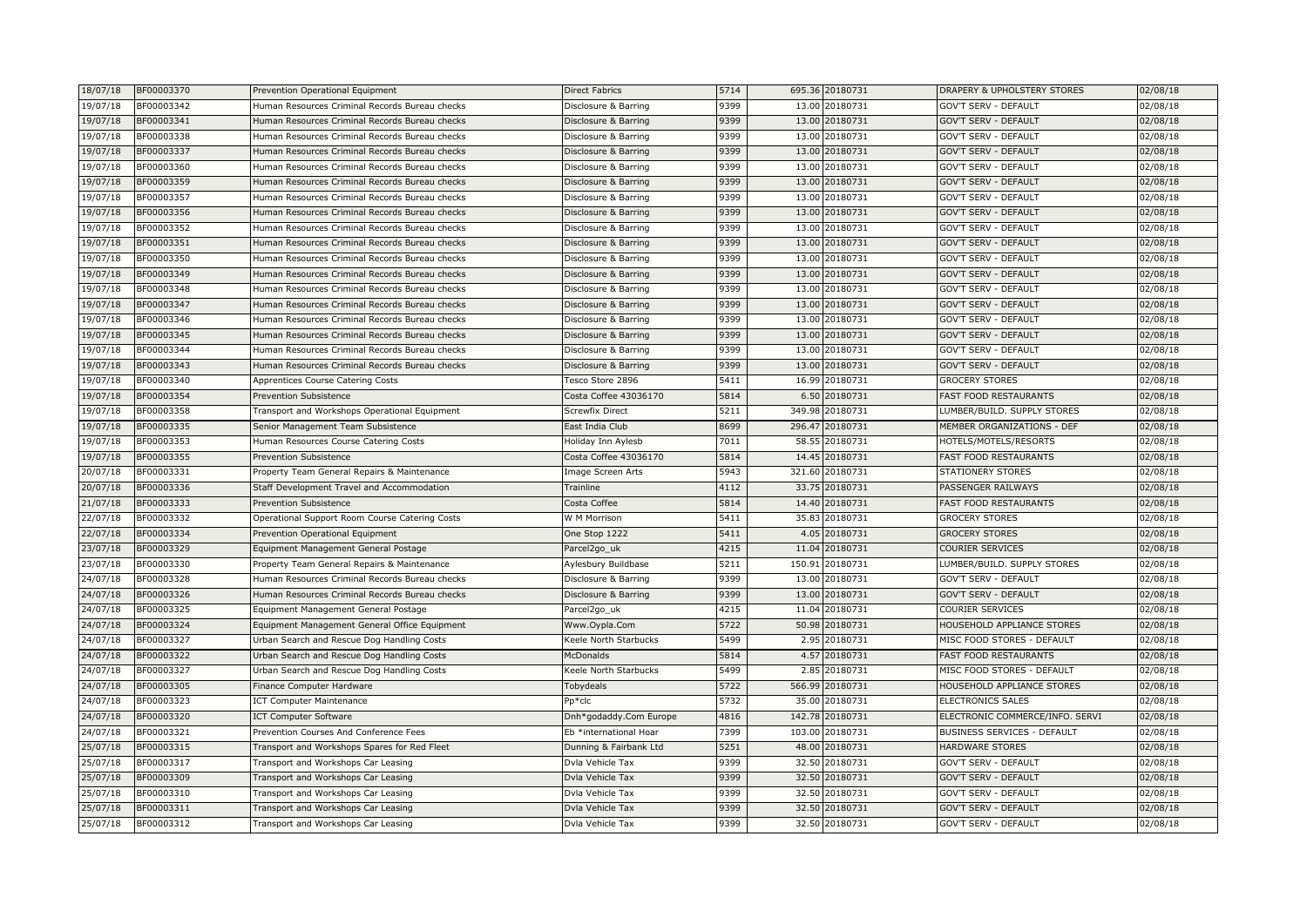| 25/07/18 | BF00003313 | Transport and Workshops Car Leasing                      | Dvla Vehicle Tax       | 9399 |        | 32.50 20180731    | GOV'T SERV - DEFAULT            | 02/08/18 |
|----------|------------|----------------------------------------------------------|------------------------|------|--------|-------------------|---------------------------------|----------|
| 25/07/18 | BF00003316 | Transport and Workshops Car Leasing                      | Dvla Vehicle Tax       | 9399 |        | 32.50 20180731    | GOV'T SERV - DEFAULT            | 02/08/18 |
| 25/07/18 | BF00003319 | Transport and Workshops Car Leasing                      | Dvla Vehicle Tax       | 9399 |        | 32.50 20180731    | GOV'T SERV - DEFAULT            | 02/08/18 |
| 25/07/18 | BF00003307 | Finance Computer Hardware                                | Amazon UK Marketplace  | 5942 | 21.47  | 20180731          | <b>BOOK STORES</b>              | 02/08/18 |
| 25/07/18 | BF00003306 | Staff Development Staff Training Fees                    | Acca                   | 8641 |        | 132.00 20180731   | CIVIC/SOCIAL/FRATERNAL ASSC     | 02/08/18 |
| 25/07/18 | BF00003308 | Senior Management Team Subsistence                       | Gourmet Burger Kit     | 5812 |        | 30.70 20180731    | <b>RESTAURANTS</b>              | 02/08/18 |
| 25/07/18 | BF00003318 | Equipment Management Operational Equipment               | Pro-Tech Safety Sig    | 5085 |        | 956.40 20180731   | INDUSTRIAL SUPPLIES - DEF       | 02/08/18 |
| 25/07/18 | BF00003314 | Property Team General Repairs & Maintenance              | Wickes                 | 5211 | 20.98  | 20180731          | LUMBER/BUILD. SUPPLY STORES     | 02/08/18 |
| 26/06/18 | BF00003566 | <b>Staff Development Subsistence</b>                     | The Cherry Tree        | 5812 |        | 43.50 20180630    | <b>RESTAURANTS</b>              | 02/08/18 |
| 26/06/18 | BF00003567 | Senior Management Team Travel and Accommodation          | Trainline              | 4112 |        | 33.35 20180630    | PASSENGER RAILWAYS              | 02/08/18 |
| 26/06/18 | BF00003568 | Senior Management Team Subsistence                       | Holiday Inn Aylesb     | 7011 |        | 4.40 20180630     | HOTELS/MOTELS/RESORTS           | 02/08/18 |
| 26/07/18 | BF00003571 | Service Delivery Management Courses And Conference Fees  | Www.Cfoaservices.Co.Uk | 8699 | 792.00 | 20180731          | MEMBER ORGANIZATIONS - DEF      | 10/08/18 |
| 27/06/18 | BF00003555 | Human Resources Criminal Records Bureau checks           | Disclosure & Barring   | 9399 |        | 13.00 20180630    | GOV'T SERV - DEFAULT            | 02/08/18 |
| 27/06/18 | BF00003561 | Human Resources Criminal Records Bureau checks           | Disclosure & Barring   | 9399 |        | 13.00 20180630    | <b>GOV'T SERV - DEFAULT</b>     | 02/08/18 |
| 27/06/18 | BF00003559 | Human Resources Criminal Records Bureau checks           | Disclosure & Barring   | 9399 |        | 13.00 20180630    | <b>GOV'T SERV - DEFAULT</b>     | 02/08/18 |
| 27/06/18 | BF00003558 | Human Resources Criminal Records Bureau checks           | Disclosure & Barring   | 9399 |        | 13.00 20180630    | GOV'T SERV - DEFAULT            | 02/08/18 |
| 27/06/18 | BF00003556 | Human Resources Criminal Records Bureau checks           | Disclosure & Barring   | 9399 | 13.00  | 20180630          | GOV'T SERV - DEFAULT            | 02/08/18 |
| 27/06/18 | BF00003557 | Human Resources General Office Equipment                 | Amazon UK Retail       | 5969 |        | 24.11 20180630    | OTHER DIRECT MARKETERS          | 02/08/18 |
| 27/06/18 | BF00003562 | Senior Management Team Travel and Accommodation          | Greater Anglia T/o     | 4112 | 30.80  | 20180630          | PASSENGER RAILWAYS              | 02/08/18 |
| 27/06/18 | BF00003560 | <b>ICT Computer Hardware</b>                             | Amazon UK Marketplace  | 5942 | 10.40  | 20180630          | <b>BOOK STORES</b>              | 02/08/18 |
| 27/06/18 | BF00003563 | <b>ICT Computer Hardware</b>                             | Amazon UK Marketplace  | 5942 |        | 19.86 20180630    | <b>BOOK STORES</b>              | 02/08/18 |
| 27/06/18 | BF00003560 | <b>ICT Computer Hardware</b>                             | Amazon UK Marketplace  | 5942 |        | 13.98 20180630    | <b>BOOK STORES</b>              | 02/08/18 |
| 27/06/18 | BF00003564 | Property Team Course Catering Costs                      | Tesco Stores 2999      | 5411 | 18.47  | 20180630          | <b>GROCERY STORES</b>           | 02/08/18 |
| 27/06/18 | BF00003565 | <b>BASI Project Course Catering Costs</b>                | Aldi 73 775            | 5411 |        | 10.04 20180630    | <b>GROCERY STORES</b>           | 02/08/18 |
| 27/06/18 | BF00003565 | <b>BASI Project Course Catering Costs</b>                | Aldi 73 775            | 5411 |        | 2.09 20180630     | <b>GROCERY STORES</b>           | 02/08/18 |
| 27/07/18 | BF00003569 | Property Team Fixtures and Fittings                      | Hss Hire               | 7394 |        | 503.76 20180731   | EQUIP/FURN RENT/LEASE SERV      | 10/08/18 |
| 27/07/18 | BF00003570 | Senior Management Team Uniforms                          | G.D Golding Ltd        | 5697 | 285.00 | 20180731          | TAILOR/SEAMSTRESS/ALTERS        | 10/08/18 |
| 28/06/18 | BF00003550 | Staff Development Computer Software                      | Siteground Hosting     | 4816 | 57.60  | 20180630          | ELECTRONIC COMMERCE/INFO. SERVI | 02/08/18 |
| 28/06/18 | BF00003551 | Newport Pagnell Fire Station Catering and Domestic Equip | Tesco-Stores 2885      | 5411 |        | 9.75 20180630     | <b>GROCERY STORES</b>           | 02/08/18 |
| 28/06/18 | BF00003554 | Staff Development Travel and Accommodation               | Trainline              | 4112 |        | 48.90 20180630    | PASSENGER RAILWAYS              | 02/08/18 |
| 28/06/18 | BF00003549 | Transport and Workshops Spares for Red Fleet             | Rees & Allen           | 7538 | 252.00 | 20180630          | AUTO SERVICE SHOPS/NON DEALER   | 02/08/18 |
| 28/06/18 | BF00003548 | Protection Miscellaneous Expenses                        | Sainsburys Smkts       | 5411 | 9.00   | 20180630          | <b>GROCERY STORES</b>           | 02/08/18 |
| 28/06/18 | BF00003553 | Senior Management Team Travel and Accommodation          | Greater Anglia T/o     | 4112 | 19.40  | 20180630          | PASSENGER RAILWAYS              | 02/08/18 |
| 28/06/18 | BF00003544 | Property Team Fixtures and Fittings                      | Hss Hire               | 7394 |        | 1,007.52 20180630 | EQUIP/FURN RENT/LEASE SERV      | 02/08/18 |
| 28/06/18 | BF00003542 | <b>BASI Project Course Catering Costs</b>                | Aldi 73 775            | 5411 | 10.59  | 20180630          | <b>GROCERY STORES</b>           | 02/08/18 |
| 28/06/18 | BF00003542 | <b>BASI Project Course Catering Costs</b>                | Aldi 73 775            | 5411 |        | 2.17 20180630     | <b>GROCERY STORES</b>           | 02/08/18 |
| 28/06/18 | BF00003552 | Property Team General Repairs & Maintenance              | Flogas Britain Limited | 5983 |        | 6.26 20180630     | <b>FUEL DEALERS</b>             | 02/08/18 |
| 28/06/18 | BF00003547 | Property Team General Repairs & Maintenance              | Blinds 2 Go Ltd        | 5714 |        | 78.52 20180630    | DRAPERY & UPHOLSTERY STORES     | 02/08/18 |
| 29/06/18 | BF00003532 | Human Resources Criminal Records Bureau checks           | Disclosure & Barring   | 9399 |        | 13.00 20180630    | GOV'T SERV - DEFAULT            | 02/08/18 |
| 29/06/18 | BF00003545 | Human Resources Criminal Records Bureau checks           | Disclosure & Barring   | 9399 | 13.00  | 20180630          | <b>GOV'T SERV - DEFAULT</b>     | 02/08/18 |
| 29/06/18 | BF00003535 | Senior Management Team Subsistence                       | Tesco Store 2896       | 5411 |        | 12.09 20180630    | <b>GROCERY STORES</b>           | 02/08/18 |
| 29/06/18 | BF00003541 | Broughton Fire Station Subsistence                       | Co-Op Group 310400     | 5411 | 6.60   | 20180630          | <b>GROCERY STORES</b>           | 02/08/18 |
| 29/06/18 | BF00003546 | Seconded Officers Subsistence                            | Queensway Coffee       | 5812 |        | 3.25 20180630     | RESTAURANTS                     | 02/08/18 |
| 29/06/18 | BF00003546 | Seconded Officers Subsistence                            | Queensway Coffee       | 5812 | 1.20   | 20180630          | RESTAURANTS                     | 02/08/18 |
| 29/06/18 | BF00003540 | Service Delivery Management Courses And Conference Fees  | Birmingham Metropole   | 7011 |        | 32.00 20180630    | HOTELS/MOTELS/RESORTS           | 02/08/18 |
| 29/06/18 | BF00003539 | Protection Subsistence                                   | Starbucks              | 5812 |        | 12.15 20180630    | RESTAURANTS                     | 02/08/18 |
| 29/06/18 | BF00003533 | <b>ICT Computer Hardware</b>                             | Amazon UK Marketplace  | 5942 |        | 3.20 20180630     | <b>BOOK STORES</b>              | 02/08/18 |
| 29/06/18 | BF00003538 | Protection Travel and Accommodation                      | Trainline              | 4112 |        | 102.50 20180630   | PASSENGER RAILWAYS              | 02/08/18 |